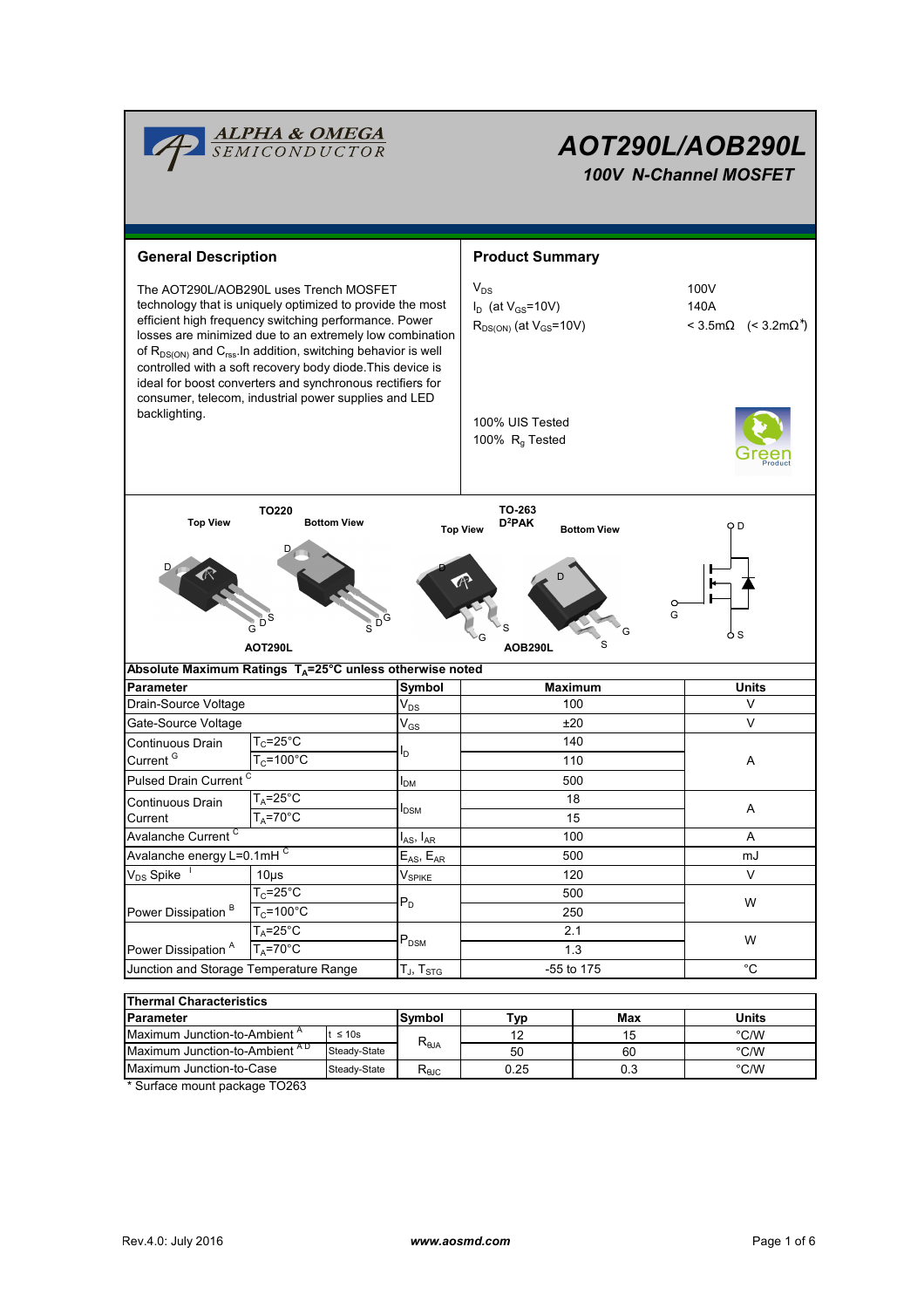

#### **Electrical Characteristics (TJ=25°C unless otherwise noted)**

| Symbol                        | Parameter                                          | <b>Conditions</b>                                                                         |                    | Min  | <b>Typ</b> | <b>Max</b> | <b>Units</b> |  |
|-------------------------------|----------------------------------------------------|-------------------------------------------------------------------------------------------|--------------------|------|------------|------------|--------------|--|
| <b>STATIC PARAMETERS</b>      |                                                    |                                                                                           |                    |      |            |            |              |  |
| <b>BV</b> <sub>DSS</sub>      | Drain-Source Breakdown Voltage                     | $I_D = 250 \mu A$ , $V_{GS} = 0V$                                                         |                    | 100  |            |            | $\vee$       |  |
| $I_{DSS}$                     |                                                    | $V_{DS}$ =100V, $V_{GS}$ =0V                                                              |                    |      |            | 1          |              |  |
|                               | Zero Gate Voltage Drain Current                    |                                                                                           | $T_{\rm J}$ =55°C  |      |            | 5          | μA           |  |
| $I_{GSS}$                     | Gate-Body leakage current                          | $V_{DS}$ =0V, $V_{GS}$ = ±20V                                                             |                    |      |            | 100        | nA           |  |
| $V_{GS(th)}$                  | Gate Threshold Voltage                             | $V_{DS} = V_{GS} I_D = 250 \mu A$                                                         | 2.9                | 3.5  | 4.1        | $\vee$     |              |  |
| $I_{D(ON)}$                   | On state drain current                             | $V_{GS}$ =10V, $V_{DS}$ =5V                                                               |                    | 500  |            |            | A            |  |
| $R_{DS(ON)}$                  |                                                    | $V_{GS}$ =10V, $I_D$ =20A                                                                 |                    |      | 2.7        | 3.5        |              |  |
|                               | Static Drain-Source On-Resistance                  | TO220                                                                                     | $T_{\rm J}$ =125°C |      | 4.4        | 5.7        |              |  |
|                               |                                                    | $V_{GS}$ =10V, $I_D$ =20A                                                                 |                    |      |            |            | $m\Omega$    |  |
|                               |                                                    | TO263                                                                                     |                    | 2.5  | 3.2        |            |              |  |
| $g_{FS}$                      | <b>Forward Transconductance</b>                    | $V_{DS}$ =5V, I <sub>D</sub> =20A                                                         |                    | 50   |            | S          |              |  |
| $V_{SD}$                      | Diode Forward Voltage                              | $I_S = 1A, V_{GS} = 0V$                                                                   |                    | 0.67 | 1          | $\vee$     |              |  |
| $I_{\rm S}$                   | Maximum Body-Diode Continuous Current <sup>G</sup> |                                                                                           |                    |      |            | 140        | A            |  |
|                               | <b>DYNAMIC PARAMETERS</b>                          |                                                                                           |                    |      |            |            |              |  |
| $C_{\mathsf{iss}}$            | Input Capacitance                                  | $V_{GS}$ =0V, $V_{DS}$ =50V, f=1MHz                                                       |                    |      | 7180       | 9550       | pF           |  |
| $\bar{C}_{\underline{oss}}$   | Output Capacitance                                 |                                                                                           |                    |      | 2780       | 3700       | pF           |  |
| $C_{\rm rss}$                 | Reverse Transfer Capacitance                       |                                                                                           |                    |      | 42         | 72         | рF           |  |
| $R_{q}$                       | Gate resistance                                    | $V_{GS}$ =0V, $V_{DS}$ =0V, f=1MHz                                                        |                    |      | 1.7        |            | Ω            |  |
|                               | <b>SWITCHING PARAMETERS</b>                        |                                                                                           |                    |      |            |            |              |  |
| $Q_g(10V)$                    | <b>Total Gate Charge</b>                           | $V_{GS}$ =10V, $V_{DS}$ =50V, $I_D$ =20A                                                  |                    |      | 90         | 126        | nC           |  |
| $\mathsf{Q}_{\mathsf{gs}}$    | Gate Source Charge                                 |                                                                                           |                    |      | 33         |            | nC           |  |
| $Q_{gd}$                      | Gate Drain Charge                                  |                                                                                           |                    |      | 21         |            | nC           |  |
| $t_{D(0n)}$                   | Turn-On DelayTime                                  | $V_{GS}$ =10V, $V_{DS}$ =50V, R <sub>L</sub> =2.5 $\Omega$ ,<br>$\rm R_{GEN}$ =3 $\Omega$ |                    |      | 31         | 69         | ns           |  |
| $t_r$                         | Turn-On Rise Time                                  |                                                                                           |                    |      | 24         | 53         | ns           |  |
| $t_{\text{D(off)}}$           | <b>Turn-Off DelayTime</b>                          |                                                                                           |                    |      | 45         | 99         | ns           |  |
| $t_f$                         | <b>Turn-Off Fall Time</b>                          |                                                                                           |                    |      | 27         | 60         | ns           |  |
| $\mathfrak{t}_{\mathfrak{m}}$ | Body Diode Reverse Recovery Time                   | l <sub>F</sub> =20A, dl/dt=500A/μs                                                        |                    |      | 65         | 91         | ns           |  |
| $\overline{O}$                | Body Diode Reverse Recovery Charge                 | $I_F$ =20A, dl/dt=500A/ $\mu$ s                                                           |                    |      | 460        | 644        | пC           |  |

A. The value of R<sub>BJA</sub> is measured with the device mounted on 1in<sup>2</sup> FR-4 board with 2oz. Copper, in a still air environment with T<sub>A</sub> =25°C. The Power dissipation  $P_{DSM}$  is based on R  $_{\theta_0A}$  and the maximum allowed junction temperature of 150° C. The value in any given application depends on the user's specific board design, and the maximum temperature of 175°C may be used if the PCB allows it.

B. The power dissipation P<sub>D</sub> is based on T<sub>J(MAX)</sub>=175°C, using junction-to-case thermal resistance, and is more useful in setting the upper<br>dissipation limit for cases where additional heatsinking is used.

C. Repetitive rating, pulse width limited by junction temperature T<sub>J(MAX)</sub>=175°C. Ratings are based on low frequency and duty cycles to keep initial  $T_1 = 25^\circ$  C.

D. The  $R_{AIA}$  is the sum of the thermal impedance from junction to case  $R_{AIC}$  and case to ambient.

E. The static characteristics in Figures 1 to 6 are obtained using <300µs pulses, duty cycle 0.5% max.

F. These curves are based on the junction-to-case thermal impedance which is measured with the device mounted to a large heatsink, assuming a maximum junction temperature of  $T_{J(MAX)}$ =175° C. The SOA curve provides a single pulse rating.

G. The maximum current limited by package.

H. These tests are performed with the device mounted on 1 in<sup>2</sup> FR-4 board with 2oz. Copper, in a still air environment with T<sub>A</sub>=25°C.

I. The spike duty cycle 5% max, limited by junction temperature  $T_{J(MAX)}$ =120°C.

THIS PRODUCT HAS BEEN DESIGNED AND QUALIFIED FOR THE CONSUMER MARKET. APPLICATIONS OR USES AS CRITICAL COMPONENTS IN LIFE SUPPORT DEVICES OR SYSTEMS ARE NOT AUTHORIZED. AOS DOES NOT ASSUME ANY LIABILITY ARISING OUT OF SUCH APPLICATIONS OR USES OF ITS PRODUCTS. AOS RESERVES THE RIGHT TO IMPROVE PRODUCT DESIGN, FUNCTIONS AND RELIABILITY WITHOUT NOTICE.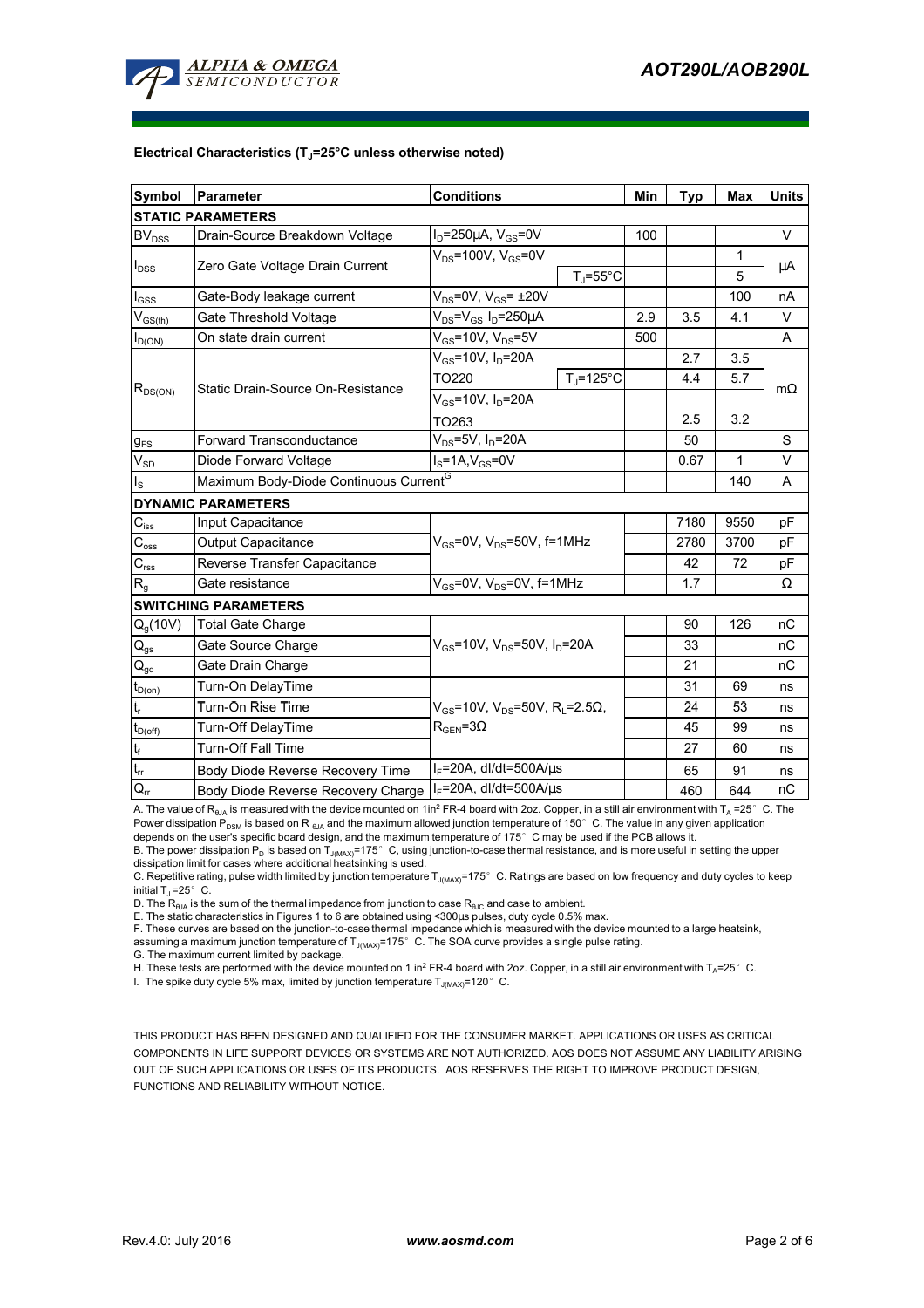

## **TYPICAL ELECTRICAL AND THERMAL CHARACTERISTICS**

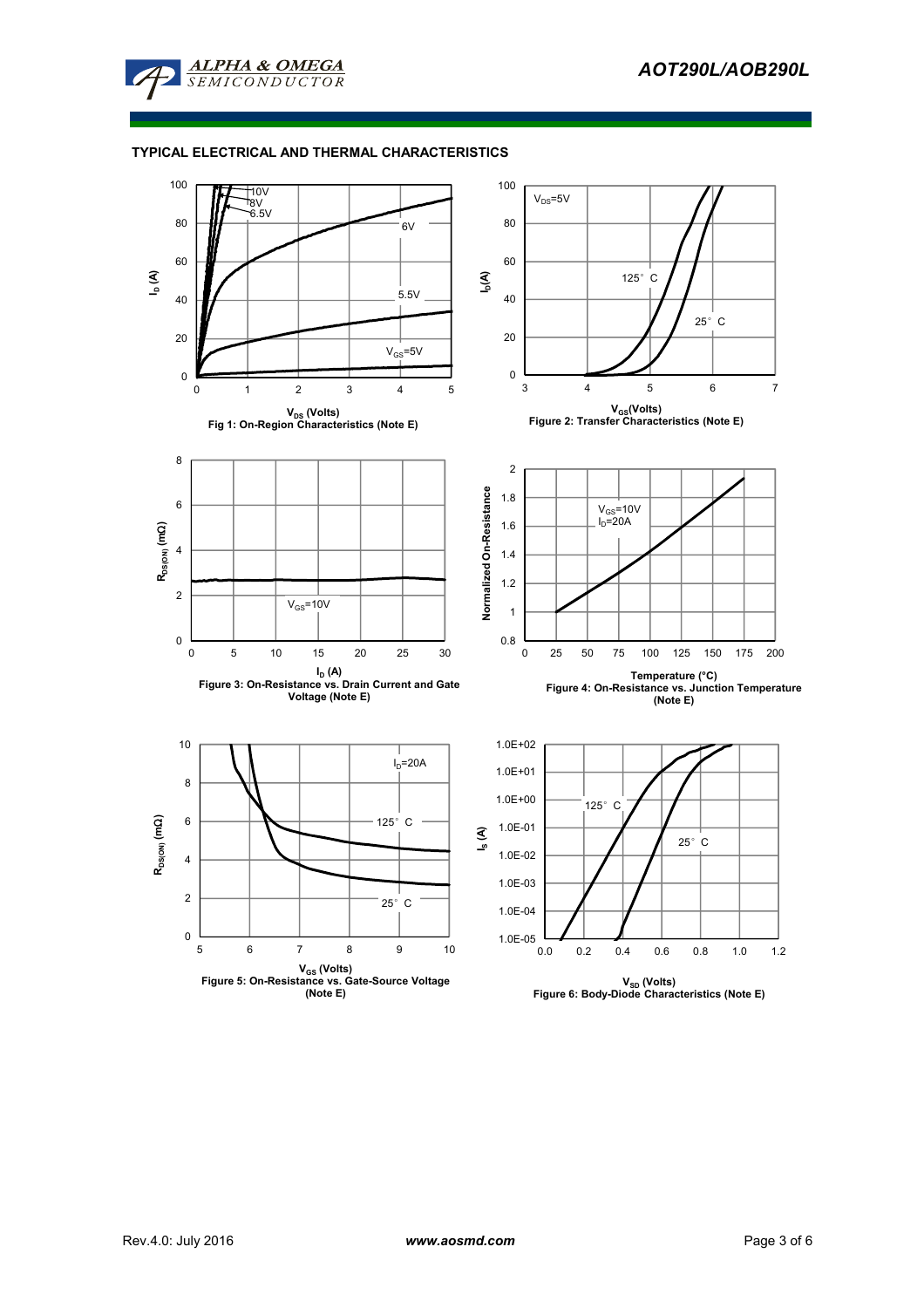

## **TYPICAL ELECTRICAL AND THERMAL CHARACTERISTICS**

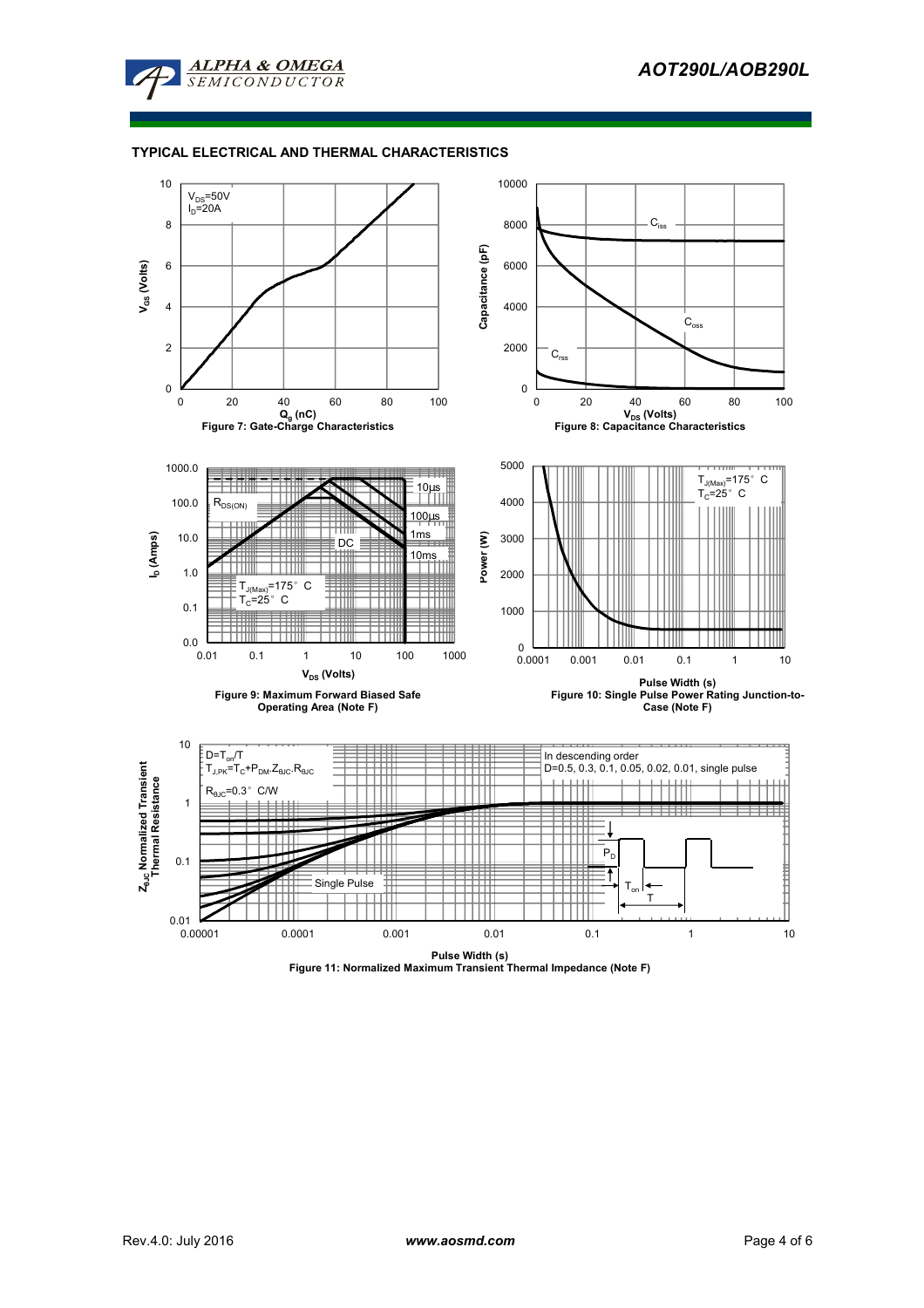

#### **TYPICAL ELECTRICAL AND THERMAL CHARACTERISTICS**